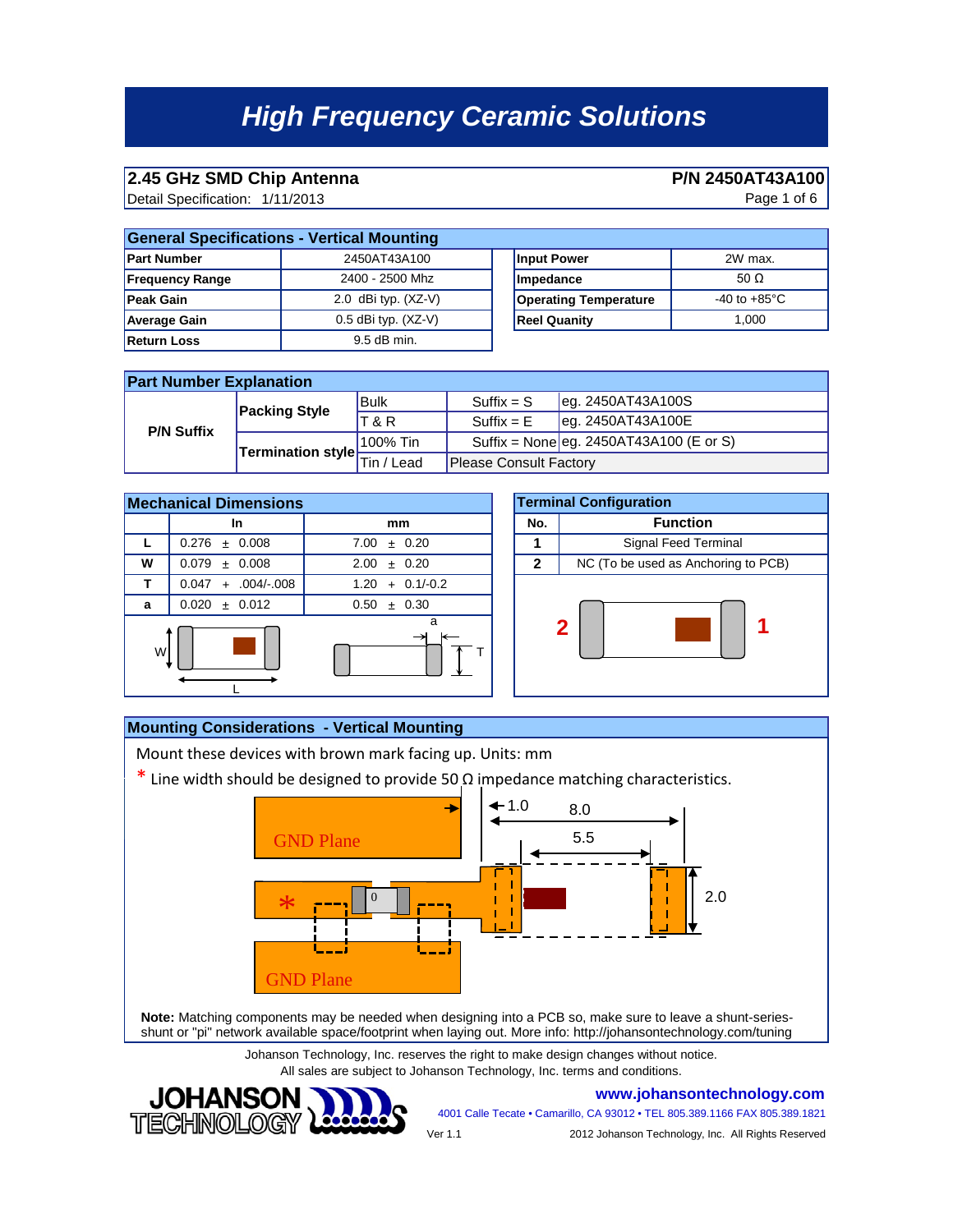# **2.45 GHz SMD Chip Antenna P/N 2450AT43A100**<br>Detail Specification: 1/11/2013 **Page 2 of 6**

Detail Specification: Page 2 of 6 1/11/2013

#### **Typical Electrical Characteristics (T=25°C)**



\* This 50ohm trace to the antenna can be shorten (considerably) to suit your PCB space constraints





Johanson Technology, Inc. reserves the right to make design changes without notice. All sales are subject to Johanson Technology, Inc. terms and conditions.



**www.johansontechnology.com** 4001 Calle Tecate • Camarillo, CA 93012 • TEL 805.389.1166 FAX 805.389.1821

Ver 1.1 2012 Johanson Technology, Inc. All Rights Reserved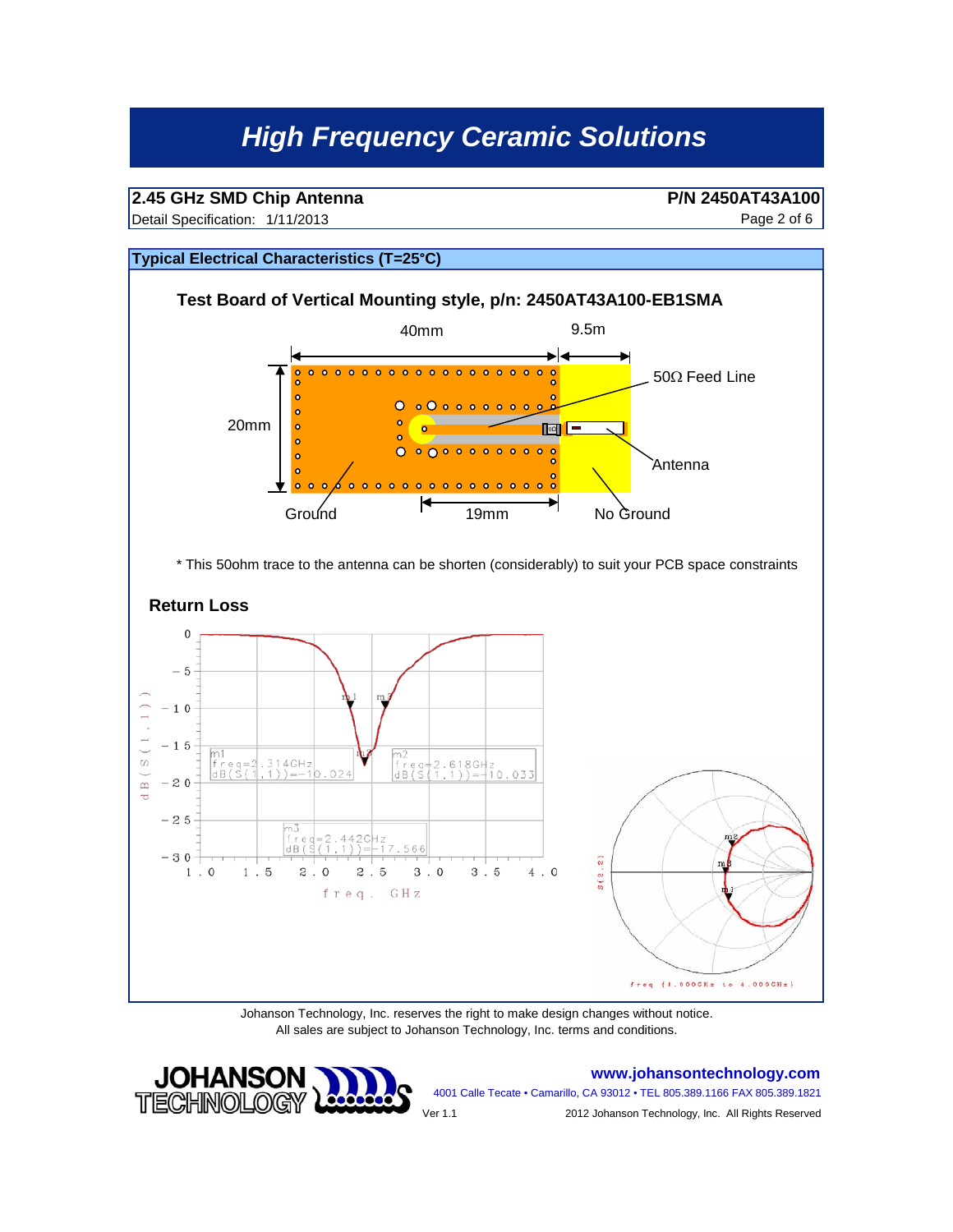# **2.45 GHz SMD Chip Antenna P/N 2450AT43A100**<br>Detail Specification: 1/11/2013 **P** age 3 or 6

Detail Specification: Page 3 or 6 1/11/2013



Johanson Technology, Inc. reserves the right to make design changes without notice. All sales are subject to Johanson Technology, Inc. terms and conditions.



**www.johansontechnology.com** 4001 Calle Tecate • Camarillo, CA 93012 • TEL 805.389.1166 FAX 805.389.1821 Ver 1.1 2012 Johanson Technology, Inc. All Rights Reserved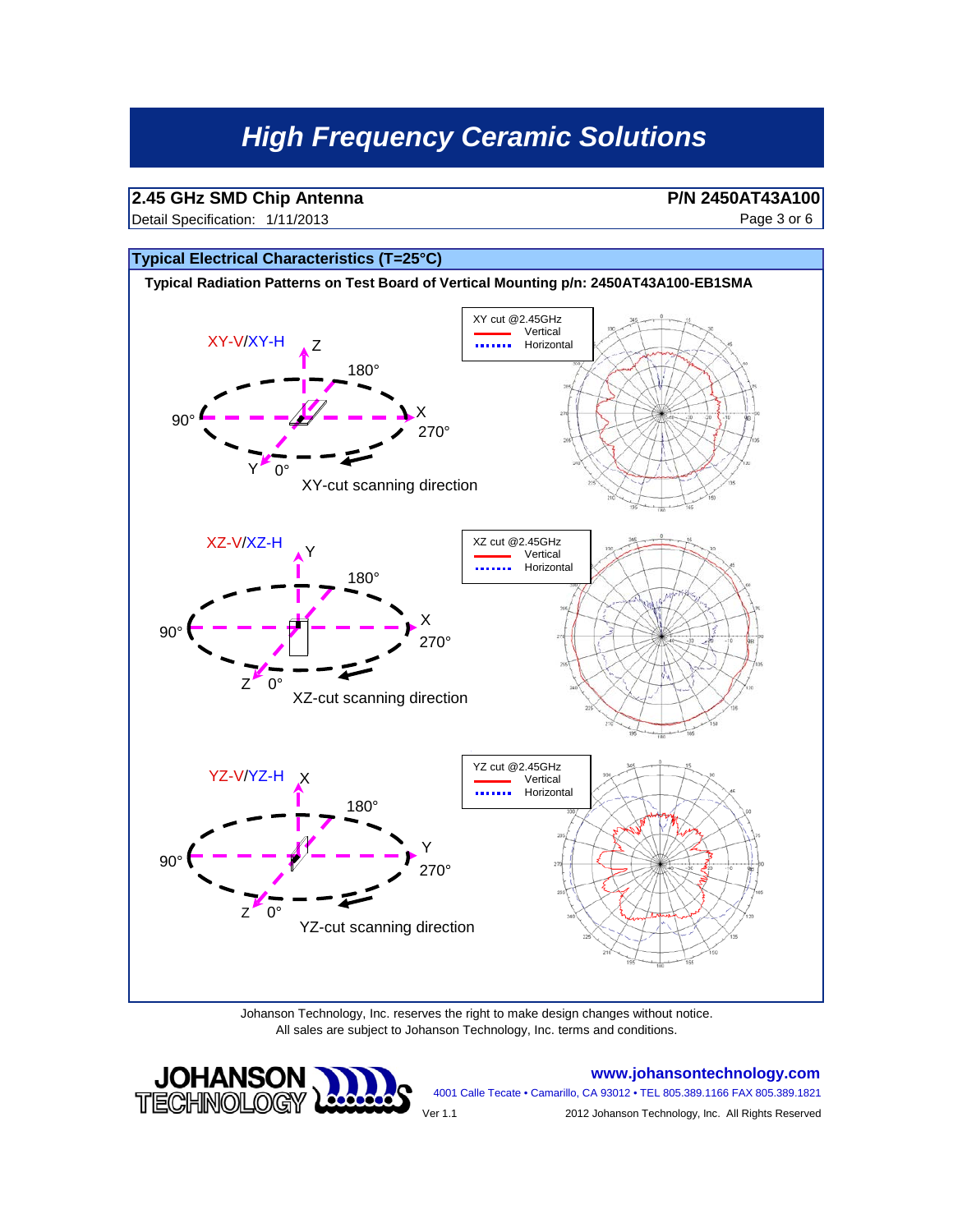# **2.45 GHz SMD Chip Antenna P/N 2450AT43A100**<br>Detail Specification: 1/11/2013 **Page 4 of 6**

Detail Specification: Page 4 of 6 1/11/2013

| <b>General Specifications - Horizontal Mounting</b> |                       |                              |  |  |
|-----------------------------------------------------|-----------------------|------------------------------|--|--|
| <b>Part Number</b>                                  | 2450AT43A100          | Input Power                  |  |  |
| <b>Frequency Range</b>                              | 2400 - 2500 Mhz       | Impedance                    |  |  |
| <b>Peak Gain</b>                                    | 2.0 dBi typ. $(XZ-V)$ | <b>Operating Temperature</b> |  |  |
| <b>Average Gain</b>                                 | 1.0 dBi typ. $(XZ-V)$ | <b>Reel Quanity</b>          |  |  |
| <b>Return Loss</b>                                  | 9.5 dB min.           |                              |  |  |

| izontal Mounting      |                              |                        |  |  |
|-----------------------|------------------------------|------------------------|--|--|
| 2450AT43A100          | <b>Input Power</b>           | 2W max.                |  |  |
| 2400 - 2500 Mhz       | Impedance                    | 50 $\Omega$            |  |  |
| 2.0 dBi typ. (XZ-V)   | <b>Operating Temperature</b> | -40 to $+85^{\circ}$ C |  |  |
| 1.0 dBi typ. $(XZ-V)$ | <b>Reel Quanity</b>          | 1.000                  |  |  |
|                       |                              |                        |  |  |





Johanson Technology, Inc. reserves the right to make design changes without notice. All sales are subject to Johanson Technology, Inc. terms and conditions.



**www.johansontechnology.com** 4001 Calle Tecate • Camarillo, CA 93012 • TEL 805.389.1166 FAX 805.389.1821 Ver 1.1 2012 Johanson Technology, Inc. All Rights Reserved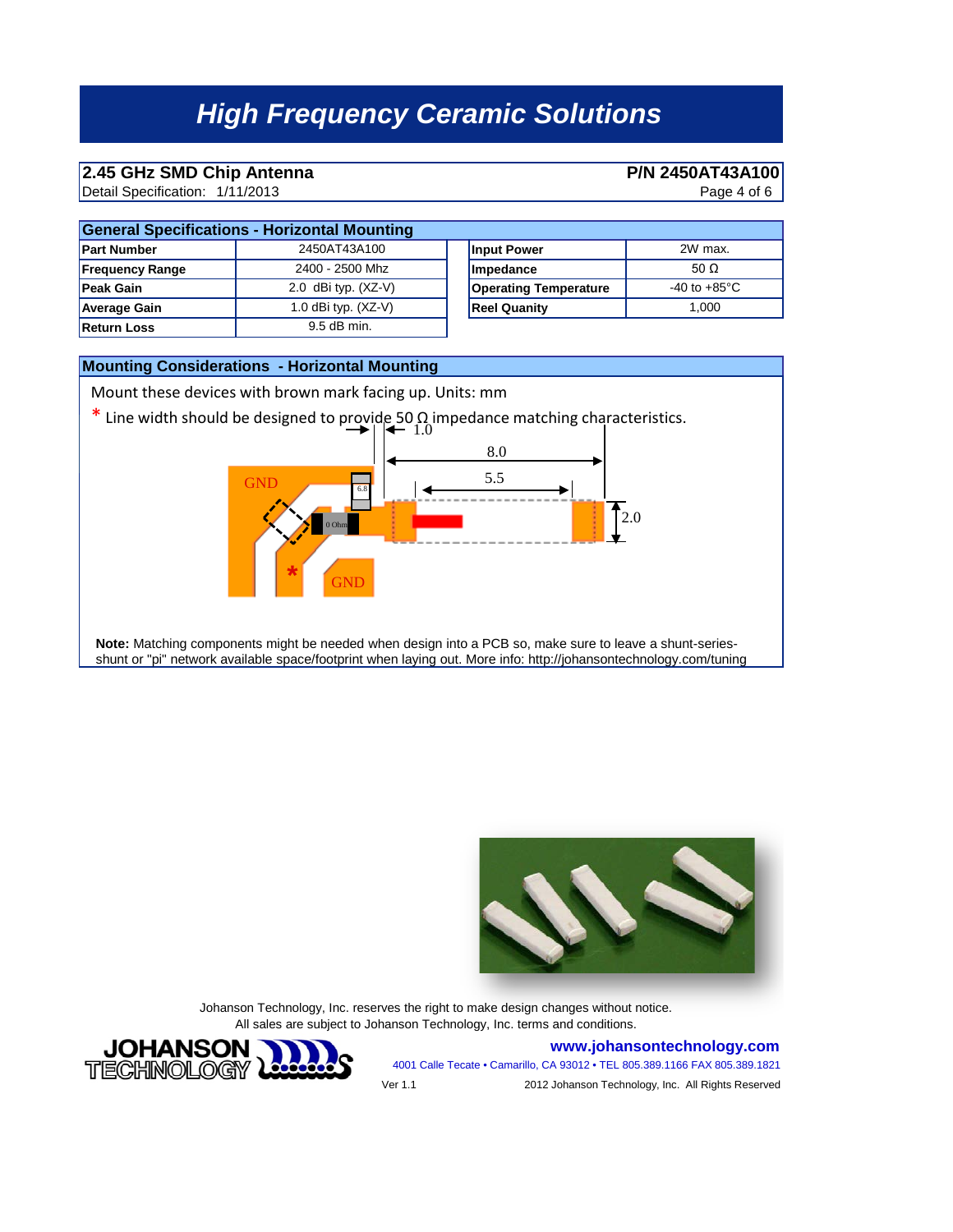# **2.45 GHz SMD Chip Antenna P/N 2450AT43A100**<br>Detail Specification: 1/11/2013 **Page 5 of 6**

Detail Specification: Page 5 of 6 1/11/2013

### **Typical Electrical Characteristics (T=25°C)**



\* This 50ohm trace to the antenna can be shorten (considerably) to suit your PCB space constraints

### **Return Loss**



Johanson Technology, Inc. reserves the right to make design changes without notice. All sales are subject to Johanson Technology, Inc. terms and conditions.



### **www.johansontechnology.com**

4001 Calle Tecate • Camarillo, CA 93012 • TEL 805.389.1166 FAX 805.389.1821 Ver 1.1 2012 Johanson Technology, Inc. All Rights Reserved